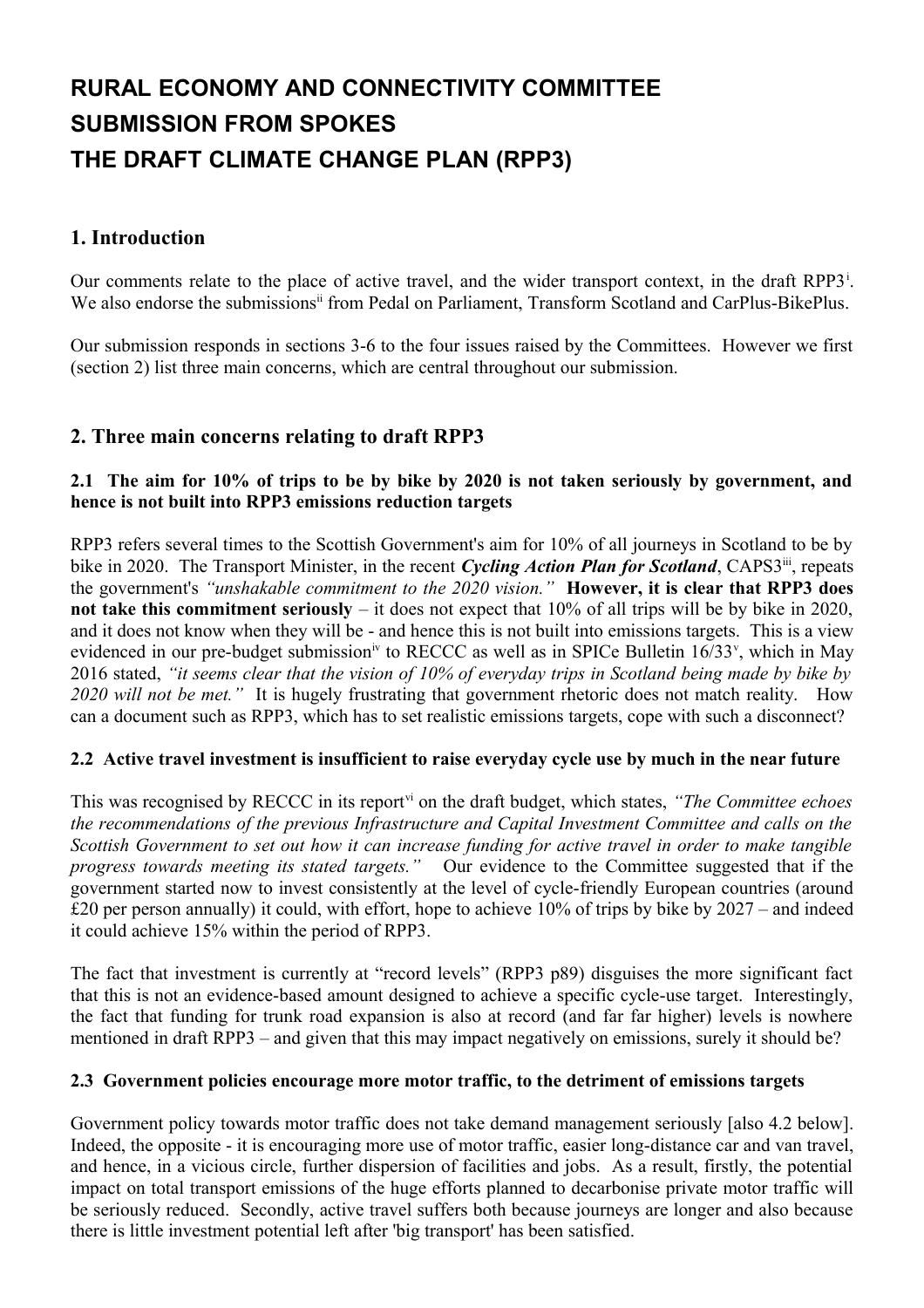## **3.** *RECCC issue 1:* **"Progress to date in cutting emissions within the sector/sectors of interest and implementing the proposals and policies set out in the RPP2"**

On overall transport emissions, the CCC 5<sup>th</sup> Scotland report<sup>[vii](#page-3-6)</sup>, *Reducing emissions in Scotland, 2016 progress*, states, *"Overall transport emissions are largely unchanged from 1990 due to improved vehicle efficiency being offset by increased demand for travel."* Draft RPP3 (p63) confirms that rising overall transport emissions are due to rising road sector emissions. [Relates to 2.3 above]

As regards active travel, whilst RPP3 does not estimate emissions changes from modal shift to/from active travel, distance cycled can perhaps be taken as a proxy figure. The CCC report states, *"In 2014, 1% of journeys were by bike, well below the 2020 ambition of 10%. This figure has remained at around 1% since 2003."* RECCC itself concluded in its budget report, *"the level of travel by foot and bike has remained relatively stable over the last few years."* Therefore it would appear that the government has achieved zero emissions reduction from cycling, since it has achieved no modal shift in that direction.

There are however considerable variations between authorities. According to the *Bike Life Edinburgh* 2015 report<sup>[viii](#page-3-7)</sup> cycle use in Edinburgh rose by around 50% between 2010 and 2015 (work trips up from 4.8% to 7.3%; all trips up from 2% to 3%-4%), and over 6200 tonnes of CO2 are saved annually by people cycling instead of driving – *"equivalent to the annual emissions of over 2400 cars."* Of course, since cycle use is up in some areas, it must be falling in others, as it is static across Scotland as a whole.

Edinburgh's success is due to political commitment, reflected in a specified proportion of capital and revenue transport budgets being allocated to cycling - rising from 5% to 10% during the course of the present council. However it is vital to note that this investment has been almost doubled via the Sustrans 50/50 Community Links scheme. BUT, now that other Councils are also submitting major bids, available funding will be spread much thinner unless government raises cycling investment. For example, there are 10 high-quality shortlisted schemes from around Scotland bidding for the 2017 Sustrans Community Links Plus competition<sup>[ix](#page-3-8)</sup> – but only enough funding to support one or perhaps two.

Finally, it is worth looking back also to RPP1<sup>[x](#page-3-9)</sup>, *Low Carbon Scotland: Meeting the Emissions Reduction Targets 2010-2022*. RPP1 proposed (table 10 and appendix A2) investing £1,320m in cycling and walking infrastructure during the 10 years 2011-2022, weighted towards the start of the period, to achieve the aims of 10% of trips by bike in 2020 and increased walking. **Had that level of investment been made, the government might now be well on its way towards the target**. Sadly, however, actual investment was merely some £20m p.a. 2010-2013, with £40m p.a. promised from 2014 onwards (CAPS3,  $p7$ ) – a probable total of £320m rather than £1,320m. [Relates to 2.2 above].

Moreover, in RPP1 the aim of 10% cycle use by 2020 was a formal 'milestone' towards achieving statutory emission reductions targets, whereas it is not taken seriously in RPP3 [2.1 above].

# **4.** *RECCC issue 2:* **"The scale of reductions proposed within their sector/s and appropriateness and effectiveness of the proposals and policies in the draft RPP3 for meeting the annual emissions targets and contributing towards 2020 and 2050 targets"**

## **4.1 Scale of reductions proposed**

RPP3 does not anticipate any significant emissions reduction from current cycling policy – and implicitly this is because RPP3 does not expect that a substantial increase in cycle use will be achieved.

Firstly, it states (p71) that policy outcome 8 would have little impact on emissions because *"most journeys under a mile are already undertaken by walking."* Cycling is not mentioned – and indeed (p65) the average cycling journey length is 4.7km - so RPP3 does not expect emissions savings, as it does not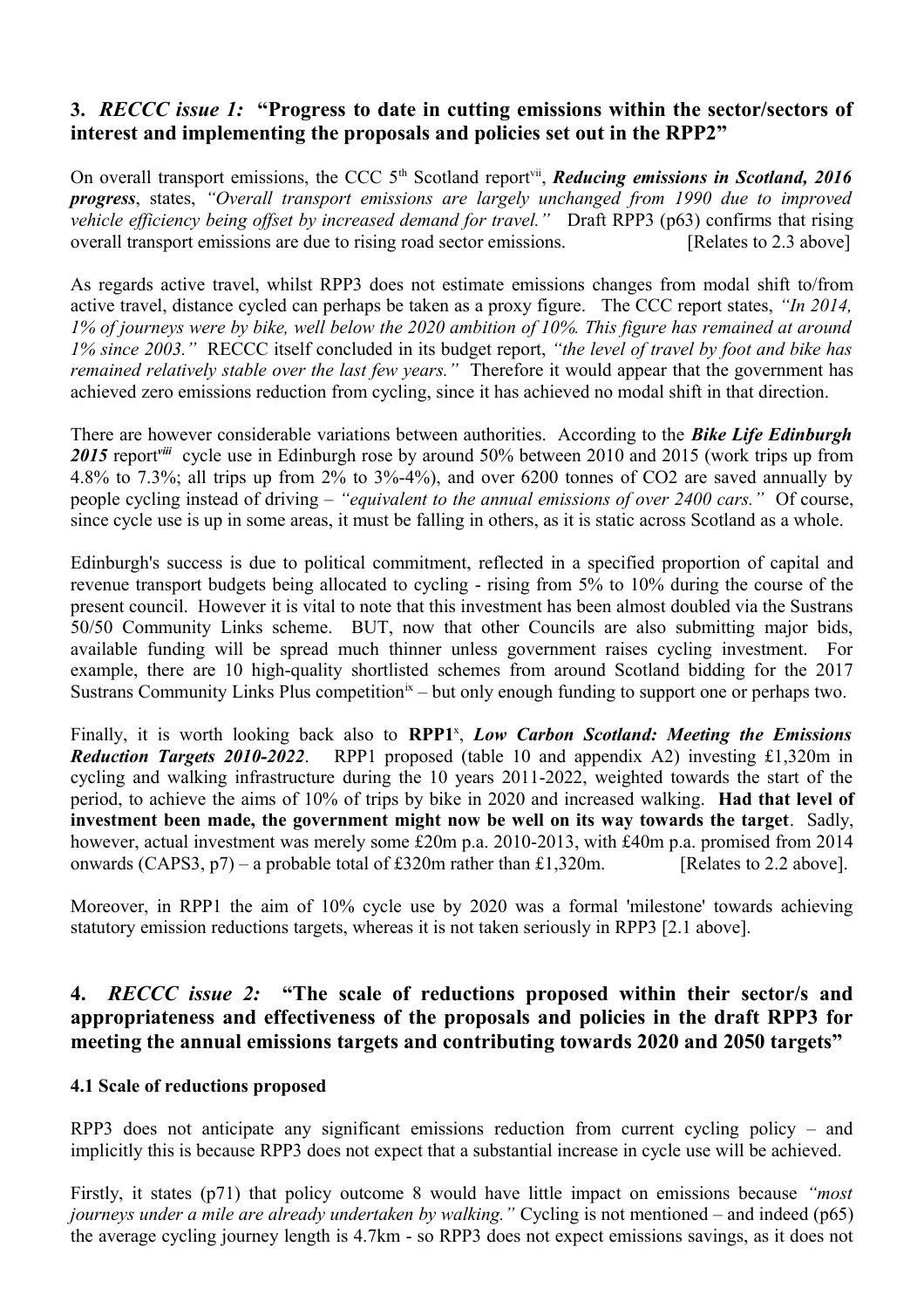expect modal shift to cycling. Secondly, in its 'future scenario' (p67) RPP3 does not see modal shift to cycling (or walking) as sufficient to be worth mentioning. Finally, Pedal on Parliament<sup>[xi](#page-3-10)</sup> has calculated that were the government to achieve 10% cycle use, transport emissions would be cut by 5%. Were RPP3 to believe that cycle use would be thus increased, then the 5% would certainly be in the draft report as a proposed reduction! – but it is not. [Relates to 2.1 and 2.2 above].

## **4.2 Appropriateness and effectiveness of RPP3 policies and proposals for contributing to targets**

As mentioned above PoP has calculated (based on 33% transfer from car) a potential 5% contribution to emissions reductions from achieving 10% cycle usage. However it is clear [2.1, 2.2 above] that current funding levels will not achieve this shift in any reasonable timescale. Thus current policy in terms of investment levels is ineffective. Consistent investment of £20 per person per year could hope to achieve 10% or even 15% cycle use within the timeframe of RPP3 [2.2 above].

Investment in cycling infrastructure is best accompanied by motor traffic **demand management** to achieve maximum effectiveness in raising cycle use. Furthermore demand management will of itself reduce emissions substantially. RPP3 illustrates these advantages, but shies away from proposing them. Failing to propose substantial demand management measures is extremely inappropriate in terms of meeting emissions targets - and even more so given that they are highly cost-effective...

The SPICe RPP3 analysis<sup>[xii](#page-3-11)</sup> (SB17/07) lists the 12 most cost-effective policy options for mitigating overall transport emissions, according to a Scottish Government Atkins/Aberdeen University report[xiii](#page-3-12). Of the top 6, three are demand management measures – trunk road speed reduction, tougher public parking charges and workplace parking levies – but RPP3 has no such proposals. [relates to 2.3 above]

In contrast, heavy investment is allocated to measures where emissions reduction per £ is very costly (e.g. high speed rail links) or where it is actually negative (trunk road expansion). The SPICe analysis (p33) concludes *"it is highly likely that the major investment being made by the Scottish Government in the trunk road network will lead to extra miles being driven, with associated increases in emissions."* We contend that RPP3 should discuss not just policies which reduce emissions, but those that increase them. Yet there is little discussion of policies on trunk road expansion – or indeed APD proposals.

In summary, and without even discussing the planned halving and abolition of APD, existing policies on road and on active travel are inappropriate and of limited, and in some respects negative, effectiveness.

# **5.** *RECCC issue 3:* **"the appropriateness of the timescales over which the proposals and policies within the draft RPP3 are expected to take effect."**

The policies and proposals in draft RPP3 will not lead to significant emissions reductions from modal shift to cycling (or walking) anywhere within its timescale. [2.1, 2.2, 4.1 above].

# **6.** *RECCC issue 4:* **"the extent to which the proposals and policies reflect considerations about behaviour change and opportunities to secure wider benefits (e.g. environmental, financial and health) from specific interventions in particular sectors."**

### **6.1 Co-benefits and co-disbenefits of the policies and proposals**

Potential co-benefits of investment in active travel are described in draft RPP3 (p171). Unfortunately the level of co-benefit actually achieved depends on the level of investment. Given that draft RPP3 does not anticipate significantly increased cycle use [2.1, 2.2, 4.1 above] these co-benefits are likely to remain much more potential than actual.